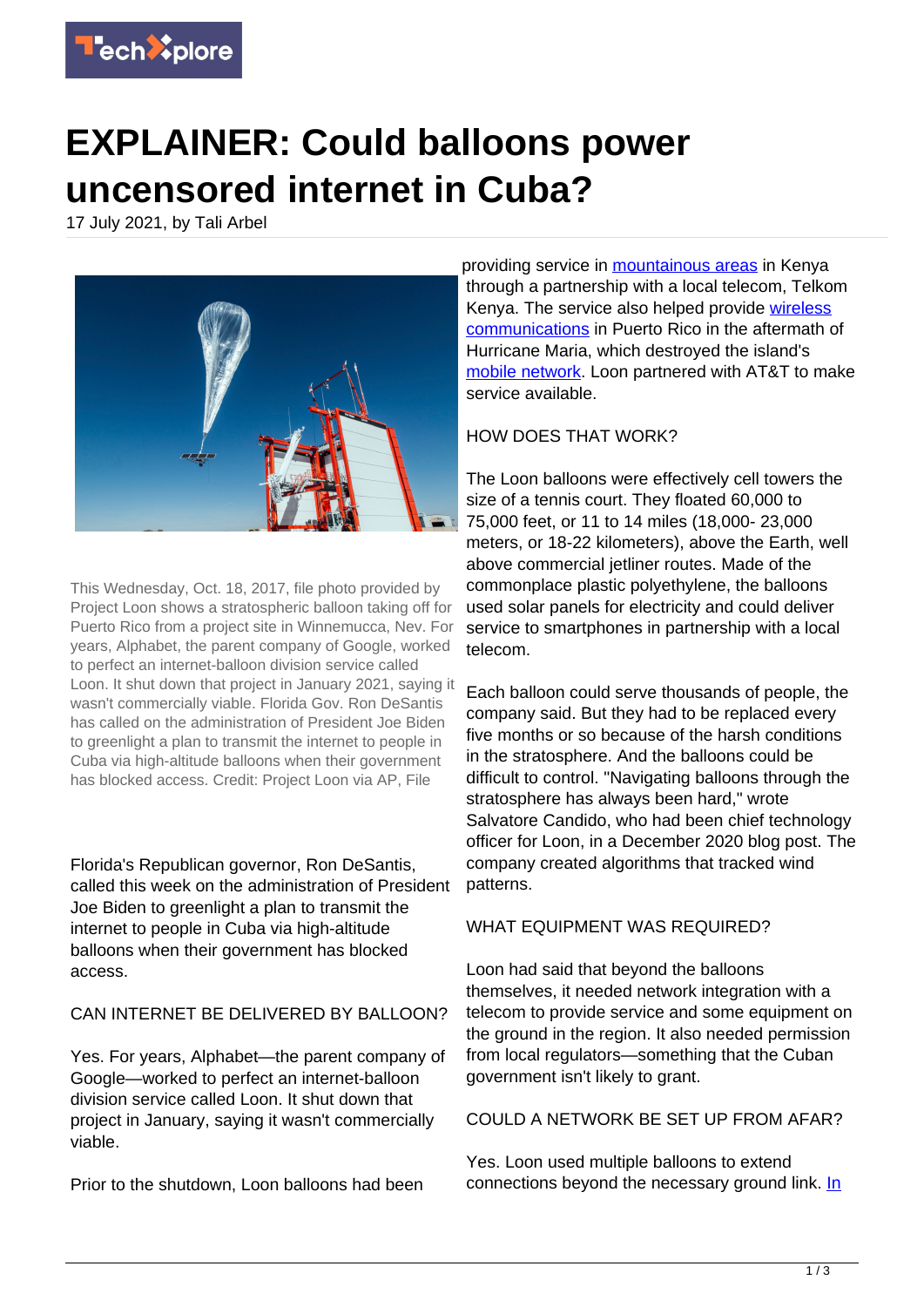

[one 2018 test](https://medium.com/loon-for-all/1-connection-7-balloons-1-000-kilometers-74da60b9e283), Loon said the connection jumped 1,000 kilometers, or about 620 miles, over 7 balloons. Another time, it bridged a wireless connection over 600 kilometers, or about 370 miles, up a guerrilla internet service for Cuba this way. It between two balloons. Cuba and Florida are only about 100 miles (160 kilometers) apart at their closest.



In this Thursday, July 15, 2021, file photo, Florida Gov. Ron DeSantis speaks during a news conference at the offices of U.S. Rep. Maria Elvira Salazar, R-Fla., in Miami, as DeSantis and other officials pressed the White House to support efforts to preserve internet service to antigovernment protesters in Cuba, even advocating the use of giant balloons as floating Wi-Fi hotspots to allow images of dissent to stream unabated from the authoritarian nation. Credit: AP Photo/Wilfredo Lee, File

### IS THAT FEASIBLE?

But experts aren't sure it would be that easy to set would need an unused band of spectrum, or radio frequencies, to transmit a connection to Cuba, and spectrum use is typically controlled by national governments. Anyone trying this would have to find a free block of spectrum that wouldn't be interfered with, said Jacob Sharony, of Mobius Consulting, a mobile and wireless consulting firm.

Balloon- or drone-powered networks aren't likely to be economical over the long term, said Tim Farrar of TMF Associates, a satellite communications consultant. While they're suitable for bridging communications amid disasters or in war zones, the transmission capabilities of such networks isn't large—"certainly not enough to serve the entire population of Cuba or anything like that," Farrar said.

Another challenge: The Cuban government could also try to jam the signal.

## WHO IS INVOLVED IN THE CUBA EFFORT?

DeSantis promoted the balloon idea Thursday alongside two Cuban-American members of Congress from the Miami area, Reps. Maria Salazar and Carlos Gimenez, FCC commissioner Brendan Carr and Cuban-American lawyer, businessman and museum director Marcell Felipe.

Felipe said he has been talking for about two years with a defense contractor who could deploy such balloons in a cost-effective way in airspace near Cuba, but declined to name the company. Felipe said his idea would involve transmitting internet connectivity directly to mobile phones on the island without the participation of any ground provider. In comments to The Associated Press, Felipe claimed it wouldn't be feasible for the Cuban government to block these [balloon-](https://techxplore.com/tags/balloon/)delivered signals "in any significant manner,'' though he didn't cite any evidence.

None of the supporters provided a cost estimate. Salazar said that if the federal government endorsed the plan, she believes it could be funded